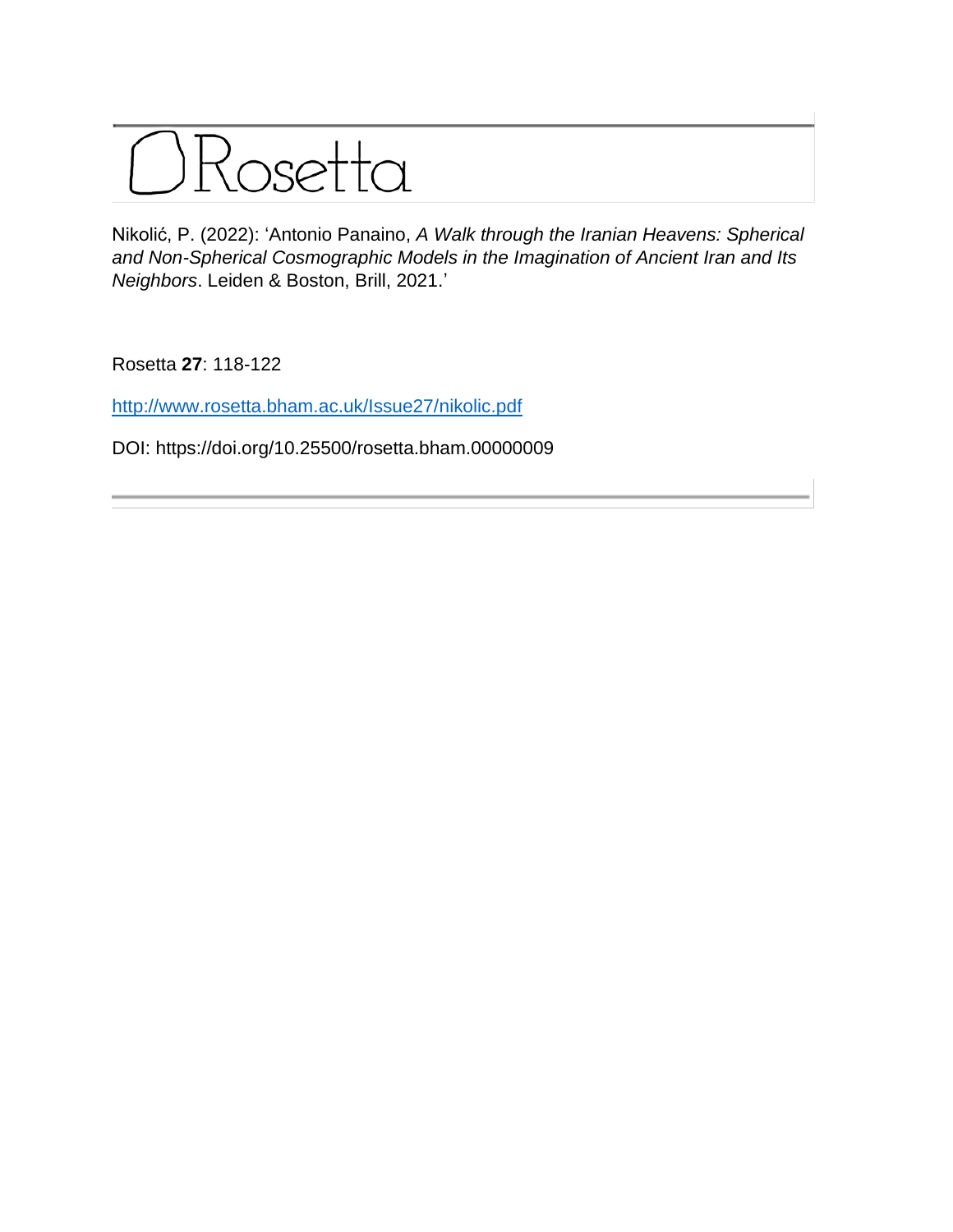**Antonio Panaino, A Walk through the Iranian Heavens: Spherical and Non-Spherical Cosmographic Models in the Imagination of Ancient Iran and Its Neighbors. Leiden and Boston: Brill, 2021. Pp. 220. €69. ISBN 978-1-949743-14-2 (Hbk).**

*Pavle Nikolić* (University of Belgrade)

Antonio Panaino is an Italian historian born in 1961 and has a Ph.D. in Iranian Studies from the University of Naples "L'Orientale". Currently, he is a Professor of Iranian Studies at the University of Bologna. His area of expertise is pre-Islamic Iranian Studies and Iranian religious history and linguistics, with a special emphasis on Avestan and Mazdaean literature and intercultural connections between East and West.

His monograph, 'A Walk through the Iranian Heavens: Spherical and Non-Spherical Cosmographic Models in the Imagination of Ancient Iran and Its Neighbors' was originally published by the Jordan Center for Persian Studies from the University of California "Irvine" in 2019, after which Brill published it in 2021 as the ninth volume of their Ancient Iran Series. The work's principal theme is a closer explanation of Iranian cosmography and its chronological evolution, with a clear emphasis on many scholars' methodological mistakes. As the title implies, the author tries to find interconnectedness between the cosmographical and cosmological ideas of the ancient Iranian populace and their neighbors.

In the first chapter, the author explores the idea of methodological correctness in the study of Iranian cosmography by acknowledging the possible mistake of imposing a Western understanding, which is derived from Greek thought and their idea of the sphere. *Σφαῖρα* is nonexistent in Akkadian or Babylonian sources; "The Three Stars Each", the oldest Mesopotamian star catalogue, only has references to the "Cattle Pen" (*tarbaṣu* in Akkadian; *TÙR* in Sumerian) in which stars are represented as cows and planets as sheep. Prof. Panaino argues that the Sumerian *TÙR* can be seen only as a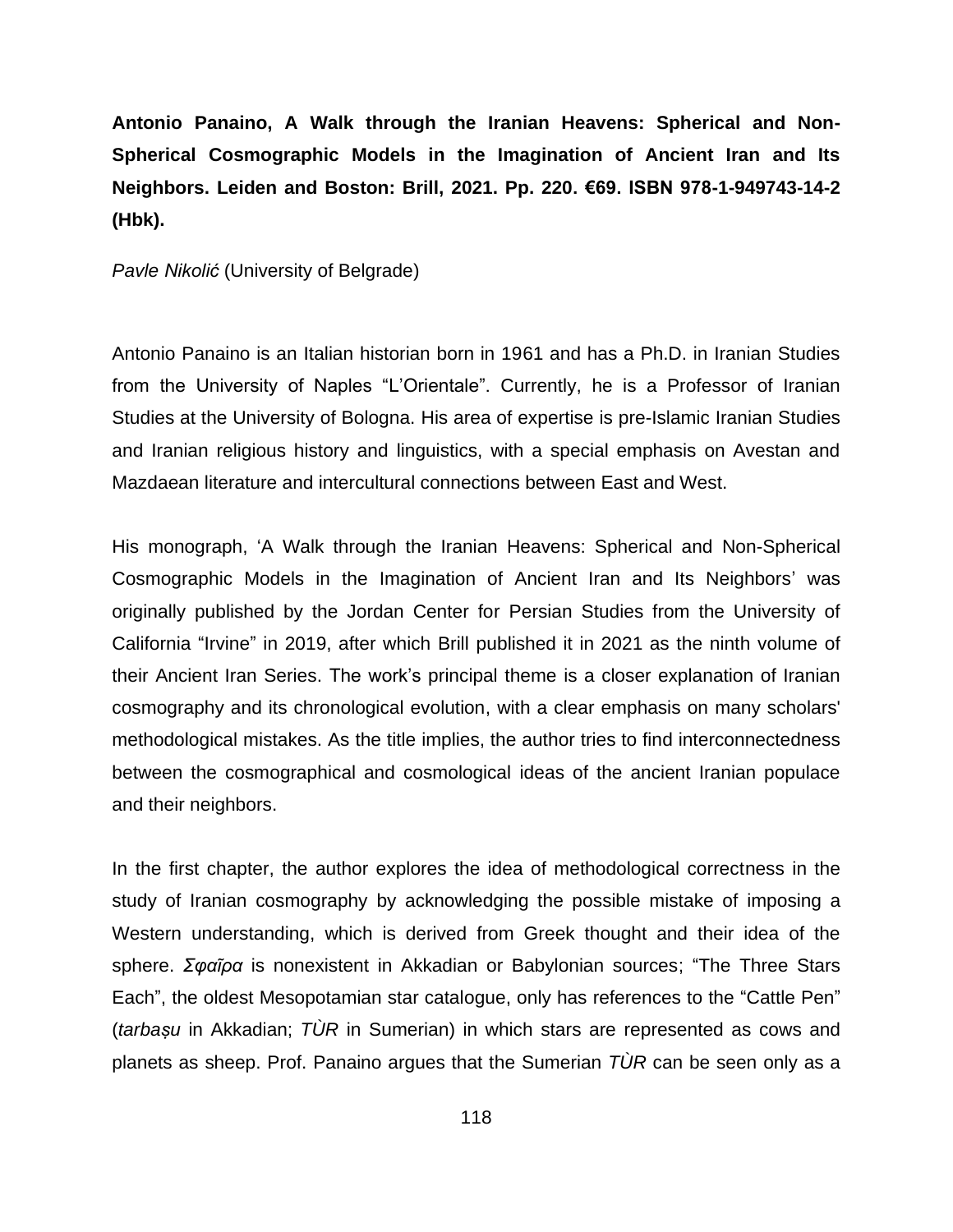circular, not as a spherical object. There we can introduce ourselves to the term circularity which is often by mistake equalized with sphericity.

The next chapter, 'The Ancient Iranian Witness', is dedicated to the Iranian understanding and imagining of the sky above them, after the author tried in brief notes to explain understanding Indian, Mesopotamian, and Chinese cosmographical thoughts. The author deduces two Iranian ideas by a careful reading of the Mazdaean myths. First is that of the celestial chariot occurring in Yašt, a collection of hymns recorded in the Avestan language, where Earth is introduced as circular: 'I (demon *Snāuuiδka*; author's note) am an adolescent, not an adult. If I could become an adult, (then) I shall use the earth (as) a wheel, I shall use the sky (as my) chariot' (p. 33). The second is that of the egg, which leads us to the notion of a concave sky that covers the Earth, found again in Yašt: '...*I* (Ahura Mazdā; author's note) *have held apart, o Zoroaster, younder sky which (is) above, shining, transparent, which surrounds all around this earth, as it were a bird (around) an egg*...', but Prof. Panaino is critical of identifying the aforementioned notion with the sphere (pp. 39-41).

The third chapter is devoted to the etymology of a name present among ancient Iranians – *Spiθra(i)dátēs* (in the Greek sources *Σπιθρα(ι)δάτης*) – giving readers a brief scientific overview of philological thought on the subject. The author succeeded in showing the audience different scholars and their role and significance in exposing ancient Iranian ideas. The debate can be simplified if it is presented as a conflict of opinions about the meaning, usage, and origin of the word *spiθra* – was it always a borrowed Greek word *σφαῖρα,* or was it used in the context of the color white? The author explains that: 'Old Iranian \**spiθra*- can be easily explained from Indo-Iranian \**ćṷitrá*- "white," so that its semantic interpretation as "heavens," or even "sphere," remains highly uncertain...' (p.44). Prof. Panaino concludes the chapter with the acceptance of the theory that it's illogical to believe that *spiθra* would be used for determination of the sphere before a greater Greek influence which can be seen in the late post-Achaemenid period of Iranian history.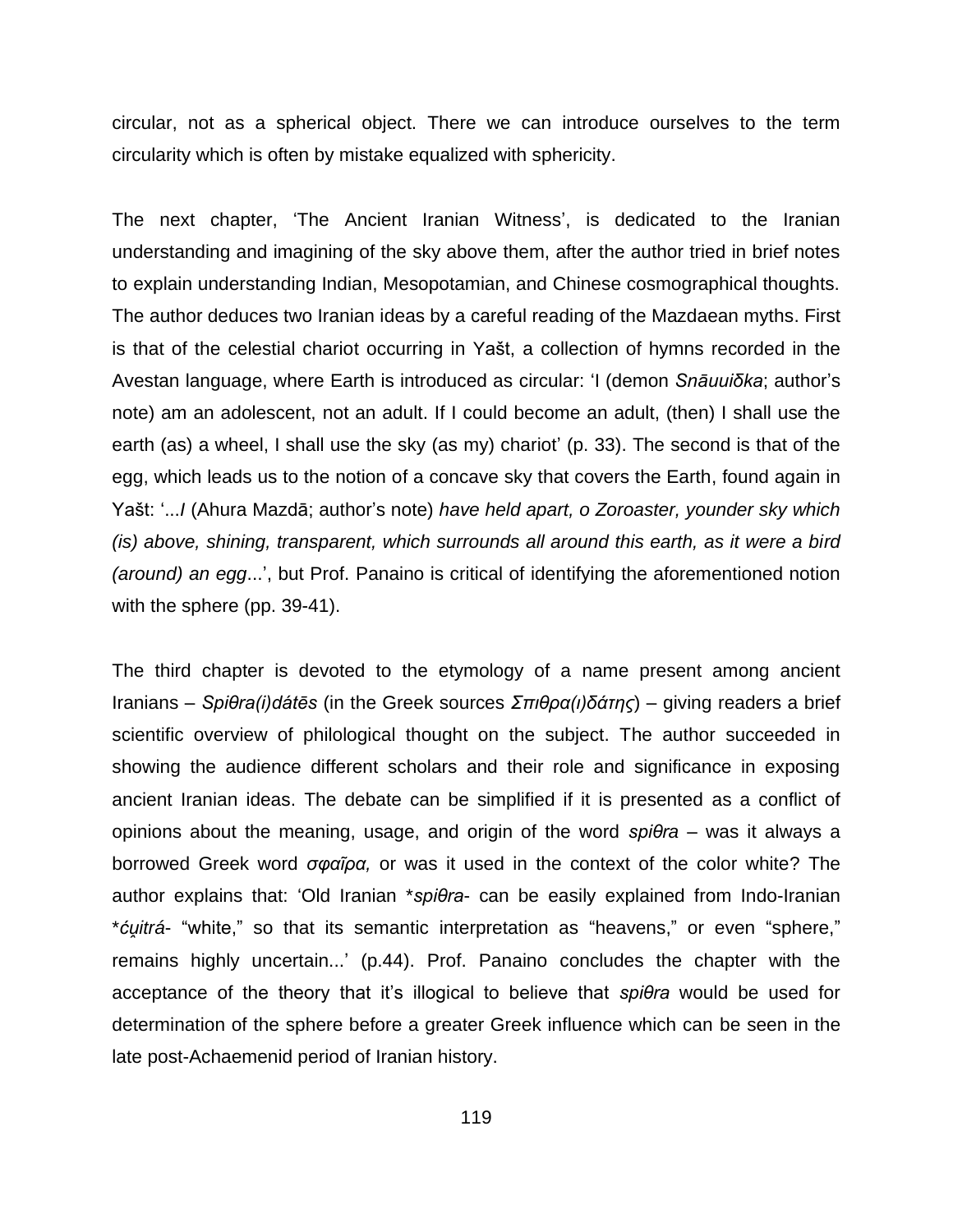The fourth chapter, 'The Ancient Iranian Cosmography and its Evolution' can be seen as the main part of the reviewed monograph. Using myths found in Avestan and Persian sources (*Yasna*, *Yašt*, *Bundahišn, Dādestān ī Dēnīg –* primary sources of religious nature), he paints a picture of the evolution of cosmographic thought from the understanding of the Earth as a circle and the heavens as quadrangular to a spherical understanding. Great attention is paid to the etymology of words that appear as determinants for the categorization of the heavens and the stars. One great example is the author's explanation of correlating clouds to the sky with a parallel to the English language that is built upon conclusions of authors such as H. Bjorvand, Fr. O. Lindeman, C. D. Buck, M. L. West, and R. Lazzeroni:

'The use of a word meaning "cloud" in order to describe the heavens is not isolated, and it corresponds to the English adoption of the word "sky," which derives from an Old Norse term for "cloud." Neither *diiau*- nor *asman*- (sky; author's note) appear in Old Avestan; on the contrary, they appear only in Young Avestan literature, where *diiau*-/*diiu*-, m. (cf. Ved. *dyáv*-/*dív*-, m./f.) is only a hapax legomenon, preserved as a fossilized form in the, so to say, "permafrosted" expression […] *patat diiaoš ̰*"(Aŋra Mainiiu) fell down from the sky*".*' (p.56).

One conclusion of this chapter is that Iranian thought was under the influence of the Mesopotamian idea of a threefold sky (present in *Yasna* and *Yašt* among other pieces of Avestan literature and *Dādestān ī Dēnīg*, Mazdaean source) and earlier Indo-Iranian concepts. The Ionian philosophical school was well acquainted with this Iranian cosmographical idea.

The next chapter is dedicated to the cosmogonic and cosmological source written in the Pahlavan language - *Bundahišn* and the celestial organization presented in it. Ahura Mazdā created the celestial sphere and put on it fixed stars, twelve Zodiacal constellations, and several lunar mansions, also he: '*Ohrmazd established this sphere like the year: the twelve constellations fixed on it were directly compared with the twelve months*' (p.102). In *Bundahišn* it is written that the spheres of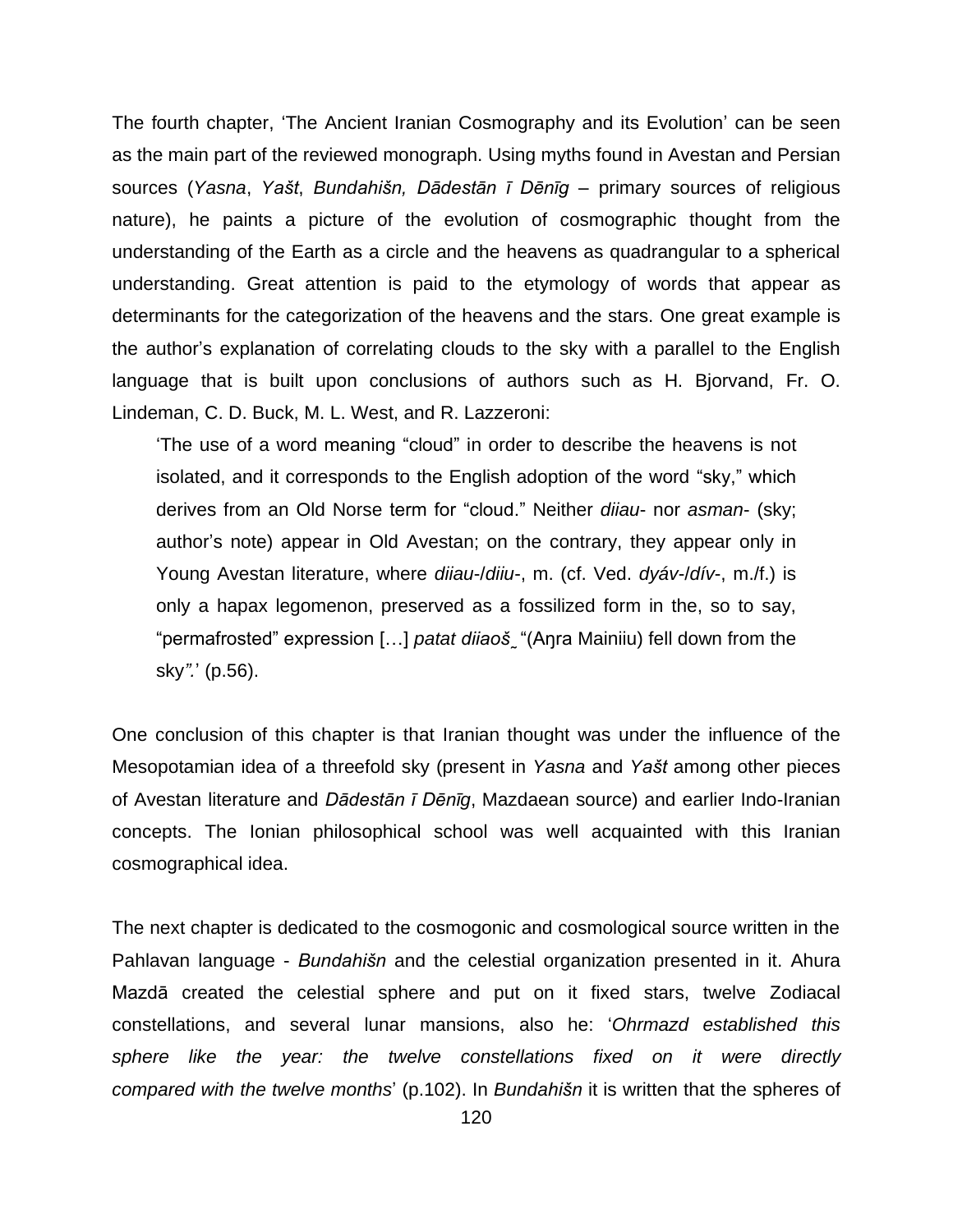those stars were like a spinning wheel – the notion of the spheric celestial organization is here lost. The author points out the problem of the emergence of such a vision - it is greatly influenced by the Greek (Ptolemaic) spherical understanding, but older Avestan elements that are non-spherical continue to appear (that of the wheel). The multidisciplinary nature of the work is best presented here - the author uses astronomical, philosophical, and linguistic knowledge to clarify ancient Iranian thought that has encountered foreign influences and thought currents. An excellent example of this is his candid and short representation of the reception of Ptolemy's model of heavens and circular motions of celestial objects among Aristotelians and later philosophers and astronomers - until Copernicus.

In the final chapter*,* 'First Conclusions and Further Problems', Professor Panaino presents the most basic conclusions of his monograph in a few pages. Pre-Islamic Iran has been open to external intellectual influences, especially since the time of the Achaemenids, and they have sought a compromise between external thought currents with their own. The other key element of the chapter in question is his suggestions about the next possible historiographic steps on the path of a deeper understanding of Iranian intellectual history – Prof. Panaino thinks that Aristotelian thought in the Ancient East should be reconsidered, as well as its relation to Neoplatonism. Both of the aforementioned philosophical currents were present in Iran, so the author share with his readers a new problem: Mazdaean stance on the eternity of God's creation and their place in the 'intellectual fight' between Aristotle and Philoponus.

Panaino's monograph is a highly specialized informative work that no doubt requires a thorough knowledge of various elements of Achaemenid and Sassanid cultural history in order to understand. It is by no means entry-level work. In essence, it is very successful in its intention to show the conflict between spherical and non-spherical cosmogony and cosmography in ancient Iranian thought. It offers a depiction of Mazdaean mythology and in the spirit of his striving for interconnectedness - he does not hesitate to raise some questions in the domain of Greek philosophy. However, the author's multidisciplinary approach, generally well implemented, makes greater